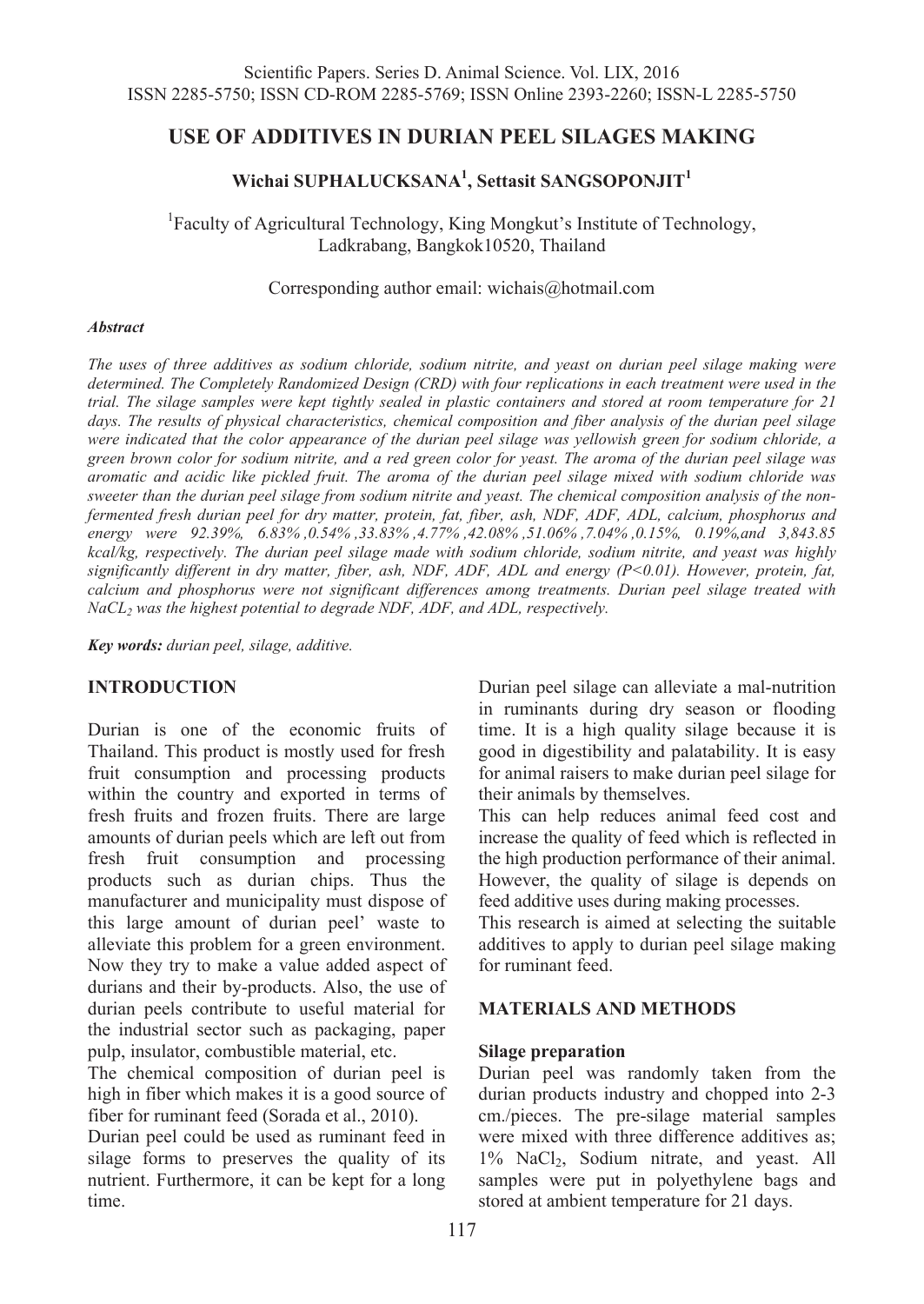After 21 days of fermentation, a total of 25 g of each sample was dissolved in 100 ml of sterile water and stirred for 10 min. The pH values were measured for acidity changes by the pH meter (Polan et al., 1998). The silages color and aroma were described according to the indices score of Muhammad et al. (2008). For the color description, the silages were scored as  $1 = \text{dark}$ or deep brown,  $2 =$  light brown,  $3 =$  pale yellow, and 4 = yellowish green. For the aroma description, the silages were scored as  $1=$ putrid or rancid,  $2 =$  pleasant,  $3 =$  sweet, and 4 = very sweet.

## Proximate analysis of silage

The 1,000 g of durian peel sample was randomly collected to determine the nutrient composition. The samples were oven dried at 60°C for 48 h. prior to proximate analysis. Dry matter (DM), ash, crude protein (CP), crude fiber (CF), ether extract (EE), nitrogen free extract (NFE) and organic matter (OM) were determined according to the methods of AOAC (1995). Neutral detergent fiber (NDF) and Acid detergent fiber (ADF) were determined according to the method of Van Soest and Robertson (1979). Proximate analysis was done two times as before and after fermentation. The experiments were repeated in three times.

## **RESULTS AND DISCUSSIONS**

#### Physical characteristic of durian peel silage

After 21 days of fermentation, the polyethylene bag was opened and evaluated for gross characteristic as follows;

## **Co olor of duria an peel sila age**

Durian peel silage mixed with 1% NaCL2 had an olive yellow color which this shows a good cha aracteristic of silage (Muhamm mad et al. 2008). For the durian peel mixed with NaNO<sub>3</sub> there was a dark brown color, and green red color for the durian peel that was mixed with yeast. Generally, the silage should have a darker color than fresh forage because the color of chlorophyll reacted with acid from fermentation. These changed them to become a ma agnesium However, the carotene was a provitamin A which was suffered from oxidation at high tem mperature (A Azim et al., 2000). free pigment haeophytin. addod al. Dayd that a minimum and al. A ghandesement and as in a definition of the controller of the controller the time of the time the time that time time the time time the time  $\mu$ e**Table 1.** Nutrition value of fresh durian peel (%)

### **Sm mell of duria an peel sila age**

Durian peel silage mixed with NaCl<sub>2,</sub> NaNO<sub>3</sub>, and d yeast had d a good s smell like t the pickled fruit. This smell was very aromatic and acidic for good silage (Merry et al., 2000). The sweet smell was caused by lactic acid bacteria which utilized sugar in the forage to produce lactic acid and volatile acid (McDonald et al., 1991).

## **General characteristic of durian peel silage**

After 21 days of fermentation, the polyethylene bag was opened. The durian peel silage was a little subsided and fungi was found dispersed in the silage that was mixed with NaNO<sub>3</sub>, and yeast. It occurred when the durian peel was compacted. Then, oxygen still remained in the pol lyethylene b bag and it caused fun ngi to grow (M Merry et al., 2000). How wever, the durian peel silage that was mixed with NaCl<sub>2</sub> was clear with non fungi occurring in the polyethylene bag.



A = Before fermentation, B = Mixed with NaCL<sub>2</sub>, C = Mixed with NaNO<sub>3</sub>, and D = Mixed with yeast Fig. 1. Characteristic of durian peel before and after fermentation

## **Chemical compositio on of durian n peel**

The chemical composition of fresh durian peel revealed that DM, CP, EE, CF, Ash, Ca, P Energy, NDF, ADF and ADL were 93.39%, 7.39%, 0.5 59%, 36.62 2%, 5.17%, 0.21%, 4, 160 kcal/kg, 55.27%, 45.54%, and 7.62%, respecttively (Table 1). These data was similar to Sorada vely (Table 1). These data was similar to Sorada<br>et al. (2010) reported that the chemical composition of durian peel Montong variety were  $CP = 5.48\%, EE = 0.82\%$  and  $Ash = 3.58\%.$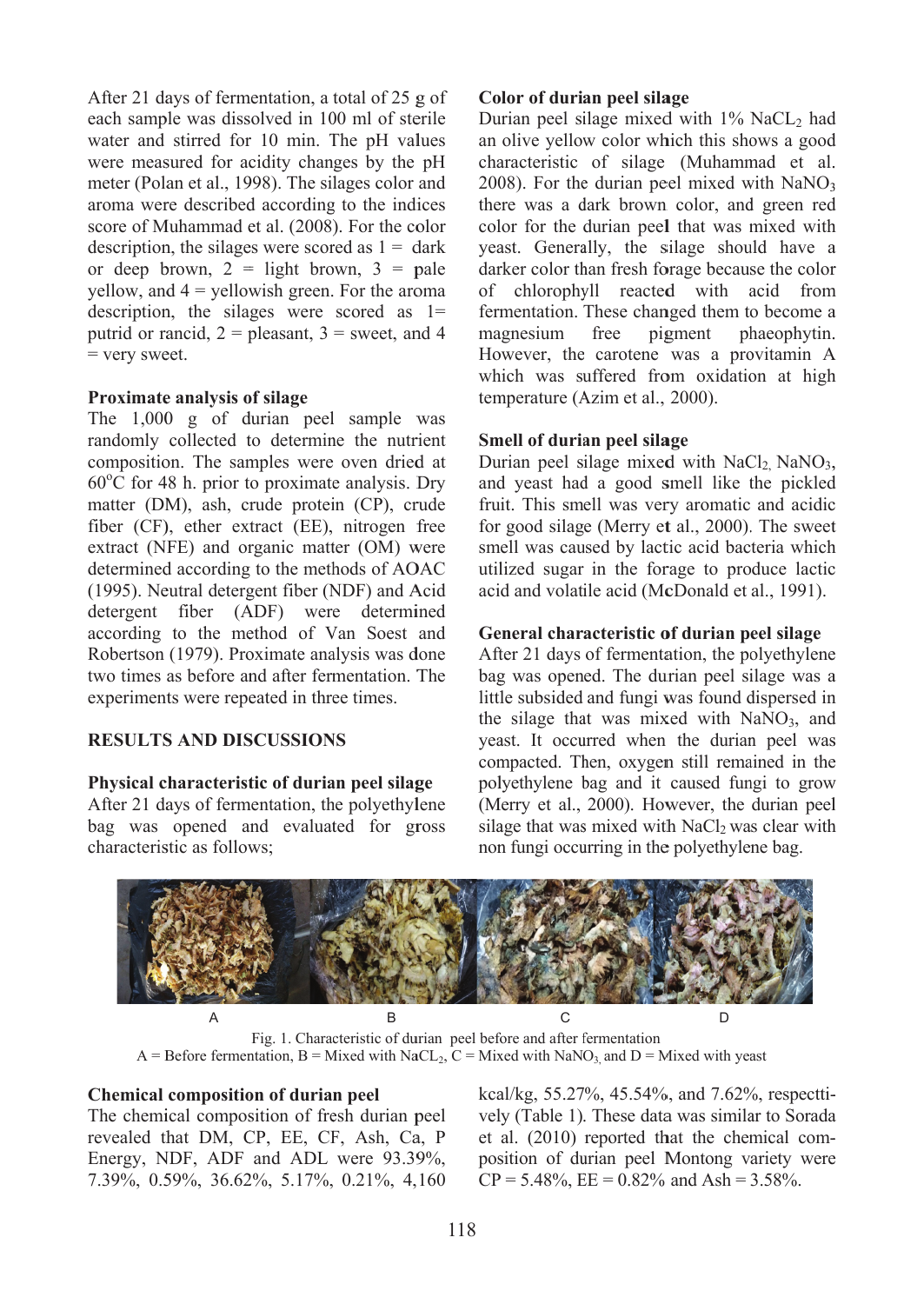| DM    | $\mathcal{C}$ | EE   | CF         | Ash |               | Ca P Energy (kcal/kg) NDF ADF |             | ADL  |
|-------|---------------|------|------------|-----|---------------|-------------------------------|-------------|------|
| 92.39 | 739           | 0.59 | 36.62 5.17 |     | $0.17$ $0.21$ | 4.160.63                      | 55.27 45.54 | 7.62 |

## **Changes in chemical composition of durian peel silage**

The nutritive value of durian peel silage that mixed with  $NaCl<sub>2</sub>$ ,  $NaNO<sub>3</sub>$ , and yeast was indicated in Table 2. The dry matter was changed before and after fermentation from 92.39% to 87.7%, 88.65%, and 90.47% for NaCL<sub>2</sub>, NaNO<sub>3</sub>, and yeast, respectively.

**EXAMPLE 1.** Table 1. Nutrition walves of fresh durian peel (%)<br>
DM CP EE CF Ash Ca<br>
2.39 7.39 0.59 36.62 5.17 0.17 0.21 4.41,608<br>
Changes in chemical composition of durian Scmya and Cmari<br>
peel slage that the state of du Durian peel treated with yeast was highly significant in dry matter than  $NaCL<sub>2</sub>$ , but it was not significantly different with  $NaNO<sub>3</sub>$ . The dry matter of durian peel silage that was treated with three kinds of additives was decreased when compared with fresh durian peel. This may have happened because the microorganism utilized carbohydrate in durian peel for their energy source to grow up and increased the number of bacteria (Suradej, 2005).

Durian peel silage treated with  $NaNO<sub>3</sub>$  was higher in protein (8.28%) than yeast (7.53%) and NaCl<sub>2</sub>  $(7.28\%)$  but there were not significantly differences (P>0.05).

McDonald et al. (1991) reported that usually decreases in protein was due to the initially digestion by microorganism, while the increased of protein may occurs by the influence of salt, which it prevents *Clostridium*  sp*.* to not destroy protein. There were not significantly differences in protein, ether extract, calcium, and phosphorus.

Durian peel silage were increased in fat before and after fermentation from 0.59% to 0.79%, 0.96%, and 0.77% for  $NaCL<sub>2</sub>$ ,  $NaNO<sub>3</sub>$ , and yeast, respectively. However, there were not significantly differences among treatment (P>0.05). Fat had a little relation with fermentation processed, the increased of fat came from a cell wall released by anaerobic bacteria digestion (Suradej, 2005).

Durian peel treated with  $NaNO<sub>3</sub>$  was significantly lower in fiber  $(29.08\%)$  than Nacl<sub>2</sub> (31.42%), and yeast (35.57%). However, there were not significantly differences between  $NaNO<sub>3</sub>$  and yeast. During fermentation, a decrease of fiber may have occurred by the digestion of *Lactobacillus* sp. to the cell wall which was the part of the fiber (Suradej, 2005; Sranya and Cnantakan, 1997; McDonald et al., 1991).

Durian peel silage treated with  $NaCL<sub>2</sub>$  was highly significant in ash  $(10.49\%)$  than NaNO<sub>3</sub> (6.22%) and yeast (7.33%). There were not significantly differences between  $NaNO<sub>3</sub>$  and yeast. The increased of ash occurred by the utilization of plant organic substance and change to inorganic substance by microorganism during fermentation (Frame, 1994).

The energy of durian peel silage treated with NaCL<sub>2</sub>, NaNO<sub>3</sub>, and yeast were  $3,979.21$ , 4,206.78, and 4,125.50 kcal/kg, respectively.

The fiber analysis revealed that  $NaCL<sub>2</sub>$  was highly significant degraded of NDF, ADF, and ADL (Table 3). Durian peel silage treated with  $NaCL<sub>2</sub>$  was significantly lower in NDF (50.19%) than yeast (61.96%). There were not significant differences in NDF percentages between  $NaCL<sub>2</sub>$  (50.19%) and  $NaNO<sub>3</sub>$ (51.06%). NDF was a part of the cell wall and carbohydrate structure of plants. It was utilized by microorganisms for their energy sources during fermentation, especially anaerobic microorganism. Furthermore, hemicellulose was hydrolysis by plant enzyme as a source of nutrient such as pentose (O'Kiely and Muck, 1998). Bustos et al. (2005) reported that when glucose was deficient, the *Lactobacillus pentosus* could produces acetic acid and lactic acid by using pentose from hemicellulose. The increase of NDF may occur by microorganisms utilizing sugar in plant cell for their growth and activity (Campbell and Smith, 1991).

The durian peel silage treated with  $NaCL<sub>2</sub>$  was significances lower in ADF (39.60%) than NaNO<sub>3</sub> (41.24%) and yeast (48.34%). There were not significantly differences between  $NaCL<sub>2</sub>$  and  $NaNO<sub>3</sub>$ . Generally, a good range of ADF in dairy cattle' feed should be around 40 – 60 % to produces butterfat in milk (Somjit, 2006).

Durian peel silage treated with  $NaCL<sub>2</sub>$  was significantly lower in ADL (6.58%) than  $NaNO<sub>3</sub>$  (8.61%) and yeast (8.67%). There were not significantly differences between  $NaNO<sub>3</sub>$ and yeast.